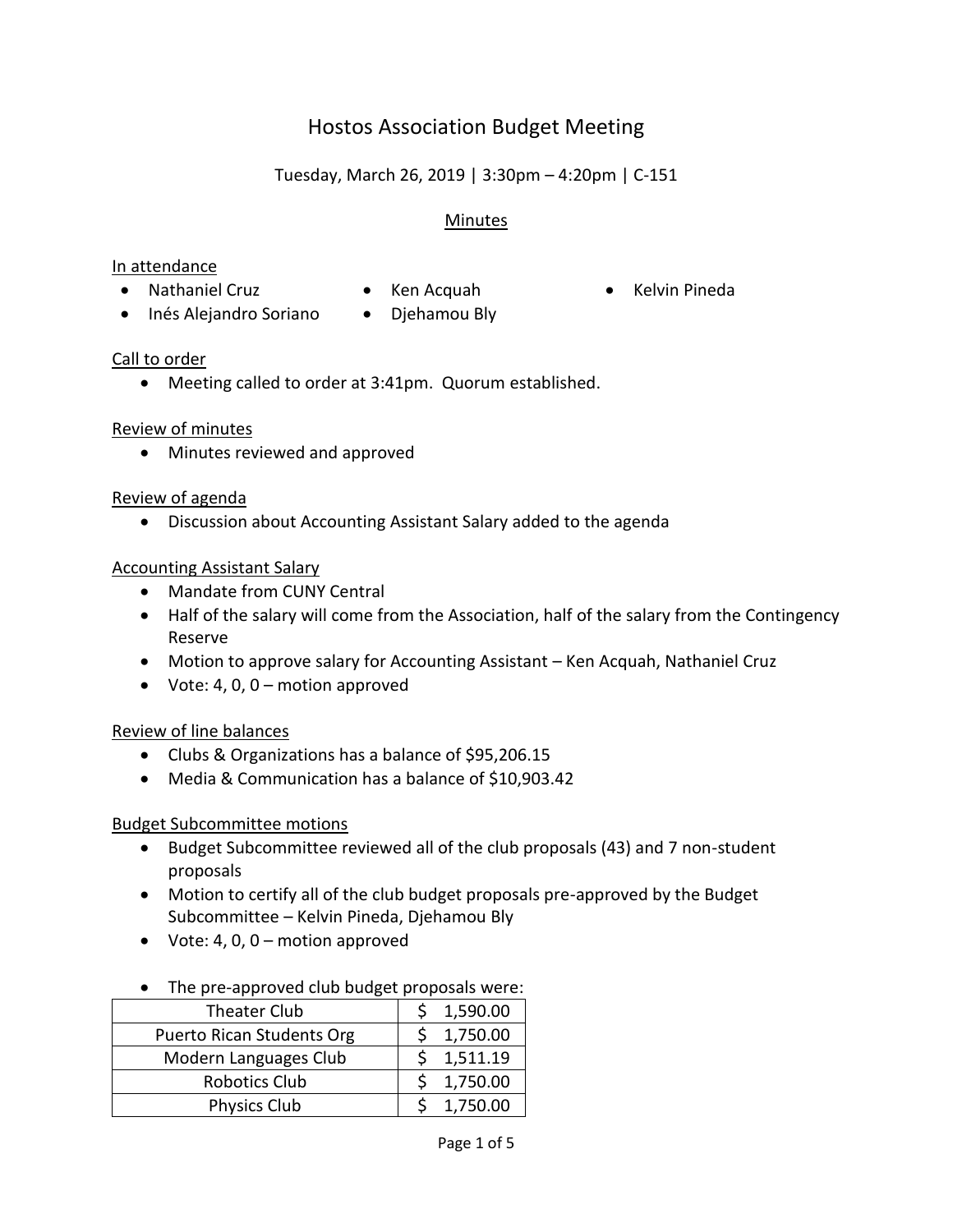| <b>Science Committee</b>               | 850.00   |
|----------------------------------------|----------|
| <b>English Club</b>                    | 1,600.00 |
| Reimagining Justice                    | 1,750.00 |
| Math Club                              | 1,750.00 |
| Capoeira Club                          | 1,750.00 |
| <b>Black Student Union</b>             | 1,750.00 |
| <b>Playwriting Club</b>                | 1,600.00 |
| <b>Empowering Student Parents Club</b> | 1,750.00 |
| <b>ALMA</b>                            | 1,378.00 |
| Latin Dance Club                       | 1,650.00 |
| Couch Potatoes Movie Club              | 1,600.00 |
| <b>Accounting Club</b>                 | 1,930.00 |
| Aging & Health Club                    | 1,600.00 |
| <b>Honors Club</b>                     | 1,600.00 |
| Video Game Club                        | 1,274.00 |
| Comic Book Club                        | 866.98   |
| Dental Hygiene Club                    | 1,720.00 |
| <b>Hostos E-Sports Club</b>            | 1,662.25 |
| Common Ground                          | 1,753.00 |
| <b>College Discovery Club</b>          | 1,749.00 |
| <b>Food Studies Club</b>               | 1,600.00 |
| <b>International Student Assembly</b>  | 1,750.00 |
| <b>Hostos Dream Team</b>               | 1,597.50 |
| <b>Engineering Club</b>                | 1,750.00 |
| <b>Community Health Club</b>           | 1,602.00 |
| <b>Public Administration Club</b>      | 1,600.00 |
| Game Design Club                       | 1,717.24 |
| <b>CCSD at Hostos</b>                  | 1,599.00 |
| <b>Animation Club</b>                  | 1,495.00 |
| Dance Club                             | 1,486.78 |
| Scholarship Club                       | 1,599.54 |
| <b>ASAP Club</b>                       | 1,411.05 |

- Motion to certify all of the non-student budget proposals pre-approved by the Budget Subcommittee – Kelvin Pineda, Djehamou Bly
- $\bullet$  Vote: 4, 0, 0 motion approved
- The pre-approved non-student budget proposals were:

| <b>Counseling Center</b>           | 293.96   |
|------------------------------------|----------|
| Scholarships & Awards Committee    | 654.83   |
| <b>Education Department</b>        | 500.00   |
| <b>Natural Sciences Department</b> | 1,600.00 |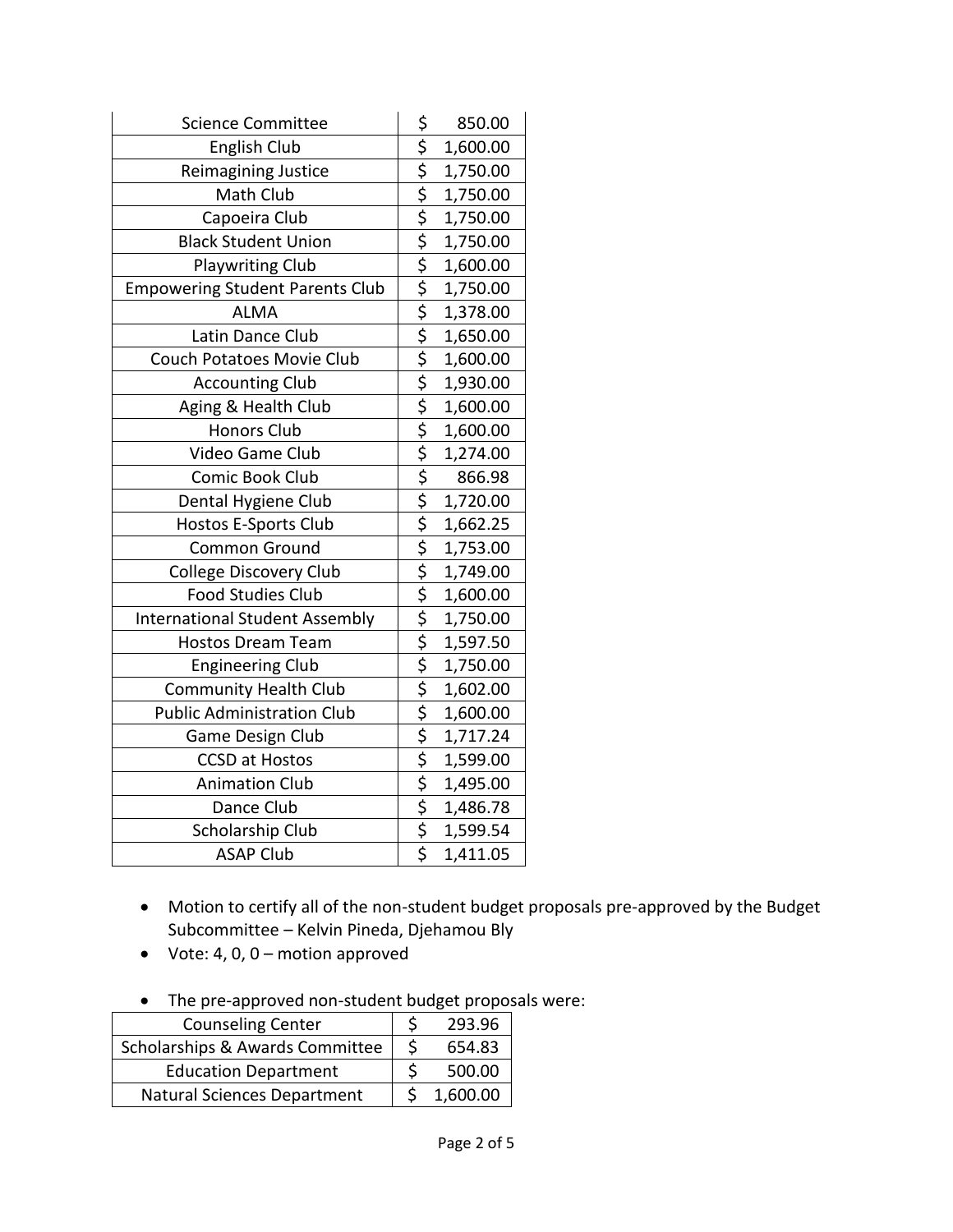| <b>Engineering Program</b> | \$1,600.00 |
|----------------------------|------------|
| Dual Degree Programs       | 1,662.00   |

#### CUNY Talent Show

- Motion to disencumber budget for the Dance Club (\$1,486.78) and to allocate it to the CUNY Talent Show – Kelvin Pineda, Djehamou Bly
- Vote: 4, 0,  $0 -$  motion approved

### Review of pending club proposals

- Pre-Allied Health Club and Nursing Club (\$6,880 each)
	- o Funding for pinning ceremony and NCLEX study materials
	- o Nursing students spend about 7 semesters at the college (and pay activity fees each semester)
	- o NCLEX money would be used for books and online materials
	- o Question: Can students contribute?
	- $\circ$  Professor King would need to talk to the students
	- $\circ$  Last semester 11 took the test prep, 11 passed the test
	- $\circ$  Motion to approve the full budget of \$6,800 for each club (Pre-Allied Health Club and Nursing Club) – Kelvin Pineda, Djehamou Bly
	- $\circ$  Vote: 4, 0, 0 motion approved
- Veterans Club
	- o First year that we have 20 members graduating
	- $\circ$  VP Cruz thank you for your service
	- o One of the most active clubs on campus
	- $\circ$  Question: Have you considered doing a collaboration to qualify for the \$150 bonus?
	- $\circ$  Not this time because of the timeframe and the amount of resources needed
	- o Motion to approve the full budget of \$2,275 Kelvin Pineda, Djehamou Bly
	- $\circ$  Vote: 4, 0, 0 motion approved
- Radiology Club
	- o Large number of students graduating
	- o President, VP will attend
	- o Program is a formidable journey, hard to pass
	- $\circ$  Motion to approve the full budget of \$2,307.80 Diehamou Bly, Kelvin Pineda
	- $\circ$  Vote: 4, 0, 0 motion approved
- Christian Messengers Club
	- o Used to work closely with New Hope and Success
	- o New Hope and Success no longer active
	- o Requesting hoodies for club officers
	- o Comment could get more reasonably-priced hoodies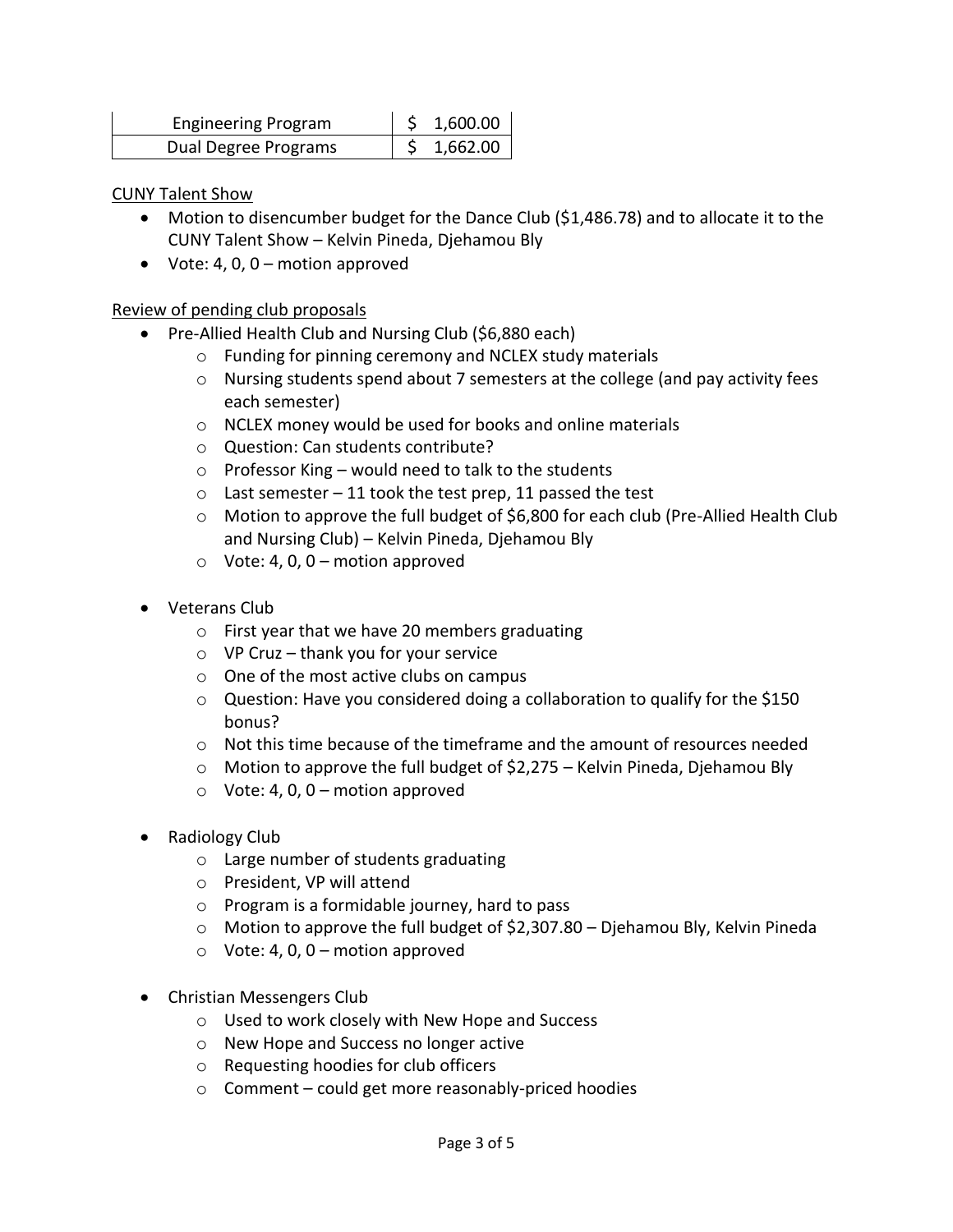- $\circ$  Motion to approve the full budget of \$1,531.06 with the condition that the price of the hoodies is lowered – Kelvin Pineda, Djehamou Bly
- $\circ$  Vote: 4, 0, 0 motion approved
- Muslim Club
	- o Motion to approve the full budget of \$1,600 with the condition that the money for the Imam is lowered – Kelvin Pineda, Djehamou Bly
	- $\circ$  Vote: 4, 0, 0 motion approved
- Hostos Repertory Company
	- o Proposal to cover part of the cost of production
	- o Open to all students, faculty and staff
	- o Center for the Arts will cover most of the expenses
	- o Students in cast and working backstage
	- o Motion to approve the full budget of \$4,000 Kelvin Pineda, Djehamou Bly
	- $\circ$  Vote: 4, 0, 0 motion approved
- CD Program Graduation Ceremony
	- o Academic excellence ceremony
	- o Expecting over 75 students
	- o CD (College Discovery) student might be the Valedictorian
	- $\circ$  Comment Really cool that you are doing this
	- o Motion to approve the full budget of \$625 Djehamou Bly, Kelvin Pineda
	- $\circ$  Vote: 4, 0, 0 motion approved
- PTK Induction Ceremony
	- o PTK (Phi Theta Kappa Honor Society) was organized in the Fall
	- o Club did not register for the Spring
	- o Asking for budget that the club would have asked for
	- o 84 inductees from the Fall; considering opening for Spring
	- o Should have enough money to cover the cost of the stoles (based on student contributions)
	- $\circ$  Motion to approve the full budget of \$1,601 Kelvin Pineda, Inés Alejandro Soriano
	- $\circ$  Vote: 4, 0, 0 motion approved
- Big Caiman Job Fair
	- $\circ$  Motion to approve the full budget of \$338.34 Inés Alejandro Soriano, Kelvin Pineda
	- $\circ$  Vote: 4, 0, 0 motion approved
- Food Studies Pinning Ceremony
	- o First ceremony